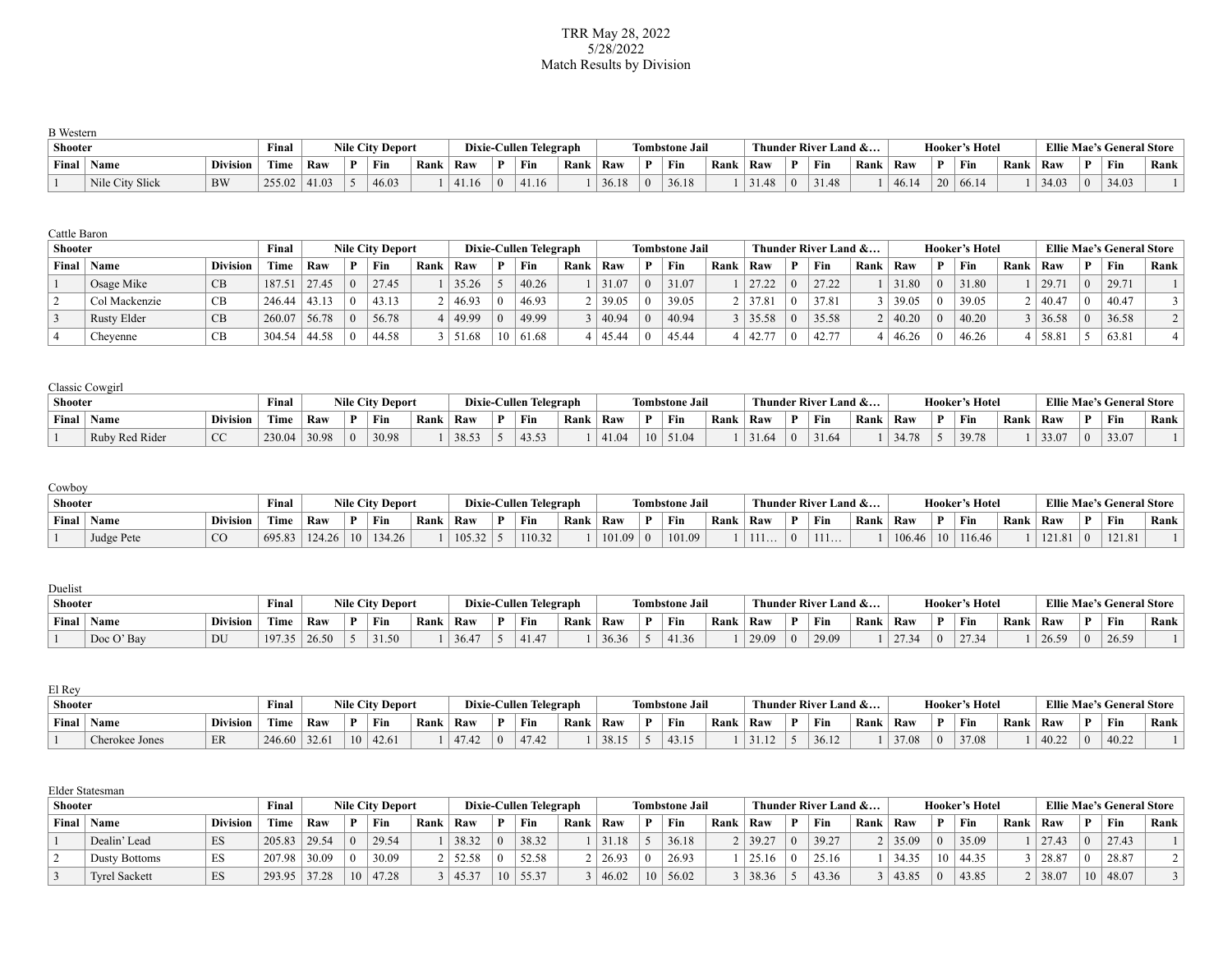Forty-Niner

| Shooter |                       |                 | Final             |       |    | <b>Nile City Deport</b> |      |       | Dixie-Cullen Telegraph |      |       |                  | <b>Tombstone Jail</b> |      |       |    | Thunder River Land & |      |       |   | <b>Hooker's Hotel</b> |      |       | <b>Ellie Mae's General Store</b> |        |
|---------|-----------------------|-----------------|-------------------|-------|----|-------------------------|------|-------|------------------------|------|-------|------------------|-----------------------|------|-------|----|----------------------|------|-------|---|-----------------------|------|-------|----------------------------------|--------|
| Final   | Name                  | <b>Division</b> | marka a l<br>Time | Raw   | D. | Fin                     | Ranl | Raw   | Fin                    | Rank | Raw   |                  | Fin                   | Rank | Raw   | D. | Fin                  | Rank | Raw   | D | Fin                   | Rank | Raw   | Fin                              | Rank i |
|         | Texas ShaDi           | FO              | 162.84            | 20.51 |    | 25.51                   |      | 26.66 | 31.66                  |      | 21.87 | $\left( \right)$ | 21.87                 |      | 20.58 |    | 20.58                |      | 35.45 |   | 35.45                 |      | 27.77 | 27.77                            |        |
|         | <b>Crockett Texas</b> | FO              | 197.68            | 34.92 |    | 34.92                   |      | 33.77 | 33.77                  |      | 27.07 | $\Omega$         | 27.07                 |      |       |    | 24.60                |      | 27.48 |   | 37.48                 |      | 24.84 | 39.84                            |        |
|         | Ranger Will Ketchum   | F <sub>O</sub>  | 202.15            | 28.59 |    | 28.59                   |      | 40.82 | 45.82                  |      | 29.65 | $\vert$ ()       | 29.65                 |      | 28.88 |    | 28.88                |      | 30.91 |   | 30.91                 |      | 33.30 | 38.30                            |        |

### Frontier Cartridge Gunfighter

| <b>Shooter</b> |               |                 | Final  |       |          | <b>Nile City Deport</b> |      |      |    | Dixie-Cullen Telegraph |      |       |   | <b>Tombstone Jail</b> |      |       |              | Thunder River Land & |      |       |   | <b>Hooker's Hotel</b> |      |       | <b>Ellie Mae's General Store</b> |      |
|----------------|---------------|-----------------|--------|-------|----------|-------------------------|------|------|----|------------------------|------|-------|---|-----------------------|------|-------|--------------|----------------------|------|-------|---|-----------------------|------|-------|----------------------------------|------|
| Final          | ' Name        | <b>Division</b> | Time   | Raw   |          | ` Fin                   | Rank | Raw  | D. | Fin                    | Rank | Raw   | D | ' Fin                 | Rank | Raw   | $\mathbf{D}$ | Fin                  | Rank | Raw   | Ð | ` Fin                 | Rank | Raw   | Fin                              | Rank |
|                | Fairplay John | FCG             | 200.08 | 28.74 | $\Omega$ | 28.74                   |      | 27.6 |    | 37.60                  |      | 28.81 |   | 38.81                 |      | 25.92 |              | 35.92                |      | 29.78 |   | 29.78                 |      | 29.23 | $29.2^{\circ}$                   |      |

#### Grand Dame

| Shooter |                 |                 | <b>Final</b>              |       |              | <b>Nile City Deport</b> |        |       | Dixie-Cullen Telegraph |      |       |   | <b>Tombstone Jail</b> |      |       |          | Thunder River Land & |      |       | <b>Hooker's Hotel</b> |      |       | <b>Ellie Mae's General Store</b> |      |
|---------|-----------------|-----------------|---------------------------|-------|--------------|-------------------------|--------|-------|------------------------|------|-------|---|-----------------------|------|-------|----------|----------------------|------|-------|-----------------------|------|-------|----------------------------------|------|
| Final   | Name            | <b>Division</b> | <b>CONTRACTOR</b><br>Fime | Raw   | $\mathbf{D}$ | Fin                     | ` Rank | Raw   | Fin                    | Rank | Raw   | D | Fin                   | Rank | Raw   |          | Fin                  | Rank | Raw   | Fin                   | Rank | Raw   | Fin                              | Rank |
|         | Bristlecone Jan | GD              |                           | 30.18 |              | 35.18                   |        | 48.32 | 5332                   |      | 30.54 |   | 30.54                 |      | 27.09 | $\Omega$ | 27.09                |      | 32.72 | 22.72                 |      | 30.60 | 35.60                            |      |

| Gunfighter |                    |                 |        |        |          |                         |      |               |   |                        |      |       |                       |      |       |   |                      |      |                  |                |                |      |       |              |                                  |      |
|------------|--------------------|-----------------|--------|--------|----------|-------------------------|------|---------------|---|------------------------|------|-------|-----------------------|------|-------|---|----------------------|------|------------------|----------------|----------------|------|-------|--------------|----------------------------------|------|
| Shooter    |                    |                 | Final  |        |          | <b>Nile City Deport</b> |      |               |   | Dixie-Cullen Telegraph |      |       | <b>Tombstone Jail</b> |      |       |   | Thunder River Land & |      |                  |                | Hooker's Hotel |      |       |              | <b>Ellie Mae's General Store</b> |      |
| Final      | Name               | <b>Division</b> | Time   | Raw    |          | ' Fin                   | Rank | Raw           | D | Fin                    | Rank | Raw   | Fin                   | Rank | Raw   | D | ' Fin                | Rank | <sup>'</sup> Raw |                | Fin            | Rank | Raw   | $\mathbf{D}$ | Fin                              | Rank |
|            | Texas Jack Daniels | GU              | 146.19 | 126.76 | $\Omega$ | 26.76                   |      | $\sim$ $\sim$ |   | 31.92                  |      | 21.94 | 21.94                 |      | 20.43 |   | 20.43                |      | 23.06            | $\overline{0}$ | 23.06          |      | 22.08 |              | 22.08                            |      |

| Lady B Western |  |
|----------------|--|
|----------------|--|

| Shooter |              |                 | Final       |     | <b>Nile City Deport</b> |      |       |        | Dixie-Cullen Telegraph |      |      |          | <b>Tombstone Jail</b>                                  |      |       | Thunder River Land & |      |                |          | Hooker's Hotel |      |       |    | <b>Ellie Mae's General Store</b> |      |
|---------|--------------|-----------------|-------------|-----|-------------------------|------|-------|--------|------------------------|------|------|----------|--------------------------------------------------------|------|-------|----------------------|------|----------------|----------|----------------|------|-------|----|----------------------------------|------|
|         | Final   Name | <b>Division</b> | <b>Time</b> | Raw | ` Fin                   | Rank | Raw   |        | Fin                    | Rank | Raw  |          | Fin                                                    | Rank | Raw   | ` Fin                | Rank | Raw            |          | Fin            | Rank | Raw   | n  | Fin                              | Rank |
|         | Lady Doc     | <b>LBW</b>      | 450.17      |     | 81.81                   |      | 76.84 | $\Box$ | 76.84                  |      | - 74 | $\Omega$ | $\pi$ $\sim$ $\pi$ <sub><math>4</math></sub><br>(2.14) |      | 66.94 | 66.94                |      | 62.39<br>02.5. | $\theta$ | 62.39          |      | 79.45 | 10 | 89.45                            |      |

### Lady Silver Senior

| Shooter |            |                 | Final                    |       |          | <b>Nile City Deport</b> |      | Dixie-C | <b>Cullen Telegraph</b> |      |       |    | <b>Tombstone Jail</b> |      |       |          | Thunder River Land & |      |       |   | <b>Hooker's Hotel</b> |      |       |          | <b>Ellie Mae's General Store</b> |      |
|---------|------------|-----------------|--------------------------|-------|----------|-------------------------|------|---------|-------------------------|------|-------|----|-----------------------|------|-------|----------|----------------------|------|-------|---|-----------------------|------|-------|----------|----------------------------------|------|
| Final   | ' Name     | <b>Division</b> | <b>CONTRACTOR</b><br>Ume | Raw   |          | Fin                     | Rank | Raw     | Fin                     | Rank | Raw   | D. | Fin                   | Rank | Raw   |          | Fin                  | Rank | Raw   | D | Fin                   | Rank | ' Raw | n        | Fin                              | Rank |
|         | Miss Hoppy | LSS             | 259.57                   | 34.50 | $\Omega$ | 34.50                   |      | 41.80   | 41.80                   |      | 48.93 | 10 | 58.93                 |      | 42.99 | $\Omega$ | 12.95                |      | 46.38 |   | 46.38                 |      | 34.97 | $\Omega$ | 34.97                            |      |

| Lady Wrangler |               |                 |                  |     |    |                         |      |       |   |                        |      |       |                       |      |                          |   |                      |      |                  |                 |                       |      |       |              |                                  |      |
|---------------|---------------|-----------------|------------------|-----|----|-------------------------|------|-------|---|------------------------|------|-------|-----------------------|------|--------------------------|---|----------------------|------|------------------|-----------------|-----------------------|------|-------|--------------|----------------------------------|------|
| Shooter       |               |                 | Final            |     |    | <b>Nile City Deport</b> |      |       |   | Dixie-Cullen Telegraph |      |       | <b>Tombstone Jail</b> |      |                          |   | Thunder River Land & |      |                  |                 | <b>Hooker's Hotel</b> |      |       |              | <b>Ellie Mae's General Store</b> |      |
| Final         | Name          | <b>Division</b> | Time             | Raw |    | ` Fin                   | Rank | Raw   | D | Fin                    | Rank | Raw   | Fin                   | Rank | Raw                      | D | ' Fin                | Rank | <sup>'</sup> Raw |                 | Fin                   | Rank | Raw   | $\mathbf{D}$ | Fin                              | Rank |
|               | Calamity Jenn | LW              | $322.90$   53.52 |     | 10 | 63.52                   |      | 58.09 |   | 73.09                  |      | 42.69 | 42.69                 |      | 41 <sub>6</sub><br>71.UV |   | 46.60                |      | 43.55            | 10 <sup>1</sup> | 53.55                 |      | 43.45 |              | 43.45                            |      |

| Renegade       |                   |                 |                  |       |              |                         |      |                            |                        |      |       |   |                       |      |       |          |                      |      |       |    |                       |      |                  |          |                                  |      |
|----------------|-------------------|-----------------|------------------|-------|--------------|-------------------------|------|----------------------------|------------------------|------|-------|---|-----------------------|------|-------|----------|----------------------|------|-------|----|-----------------------|------|------------------|----------|----------------------------------|------|
| <b>Shooter</b> |                   |                 | <b>Final</b>     |       |              | <b>Nile City Deport</b> |      |                            | Dixie-Cullen Telegraph |      |       |   | <b>Tombstone Jail</b> |      |       |          | Thunder River Land & |      |       |    | <b>Hooker's Hotel</b> |      |                  |          | <b>Ellie Mae's General Store</b> |      |
| Final          | <b>Name</b>       | <b>Division</b> | Time             | Raw   | $\mathbf{D}$ | Fin                     | Rank | Raw                        | $^{\circ}$ Fin         | Rank | Raw   | D | Fin                   | Rank | Raw   |          | ` Fin                | Rank | Raw   | D. | Fin                   | Rank | Raw              |          | Fin                              | Rank |
|                | <b>GW</b> Ketchum | <b>RE</b>       | 131.50<br>131.35 | 18.47 |              | 18.47                   |      | 271<br>$\sim$ $\prime$ . 1 | 27.11                  |      | 18.50 |   | 18.50                 |      | 18.65 | $\Omega$ | 18.65                |      | 23.63 |    | 23.63                 |      | 25.23<br>- ئارىك | $\Omega$ | 2522<br>ر ے ۔                    |      |